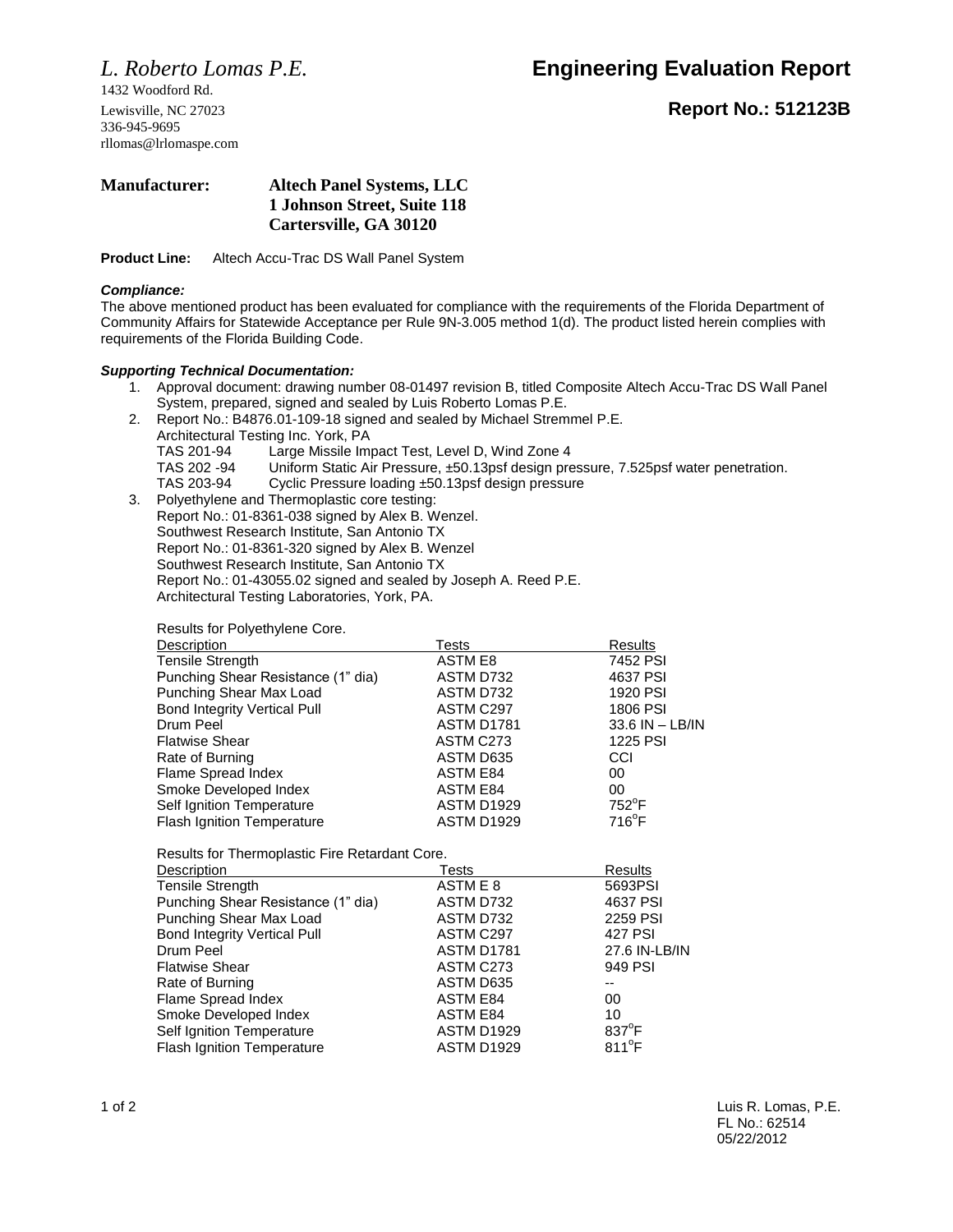# *L. Roberto Lomas P.E.* **Engineering Evaluation Report**

1432 Woodford Rd. 336-945-9695 rllomas@lrlomaspe.com

## Lewisville, NC 27023 **Report No.: 512123B**

4. Anchor calculations and comparative analysis, report number 512123-1, prepared, signed and sealed by Luis Roberto Lomas P.E.

### *Limitations and Conditions of use:*

- Maximum design pressure:  $\pm$ 50.0psf
- Maximum Panel size: 60"x120"
- This product is rated to be used in the HVHZ.
- Qualified panel thickness: 4mm(tested) and 6mm (qualified by comparative analysis)
- Panel material to be composite with 3105-H14 aluminum faces .020" minimum thickness.
- Core material to be Polyethylene or Thermoplastic (see above test results).
- Panels maybe obtained under the following brand names and manufacturers:
	- o Alpolic by Mitsubishi
	- o Reynobond by Alcoa
	- o Alucobond by 3M
	- o Larson by Alucoil

*Installation:* Units must be installed in accordance with approval document, 08-01497 revision B.

*Certification of Independence:* Please note that I don't have nor will acquire a financial interest in any company manufacturing or distributing the product(s) for which this report is being issued. Also, I don't have nor will acquire a financial interest in any other entity involved in the approval process of the listed product(s).



2 of 2 Luis R. Lomas, P.E. FL No.: 62514 05/22/2012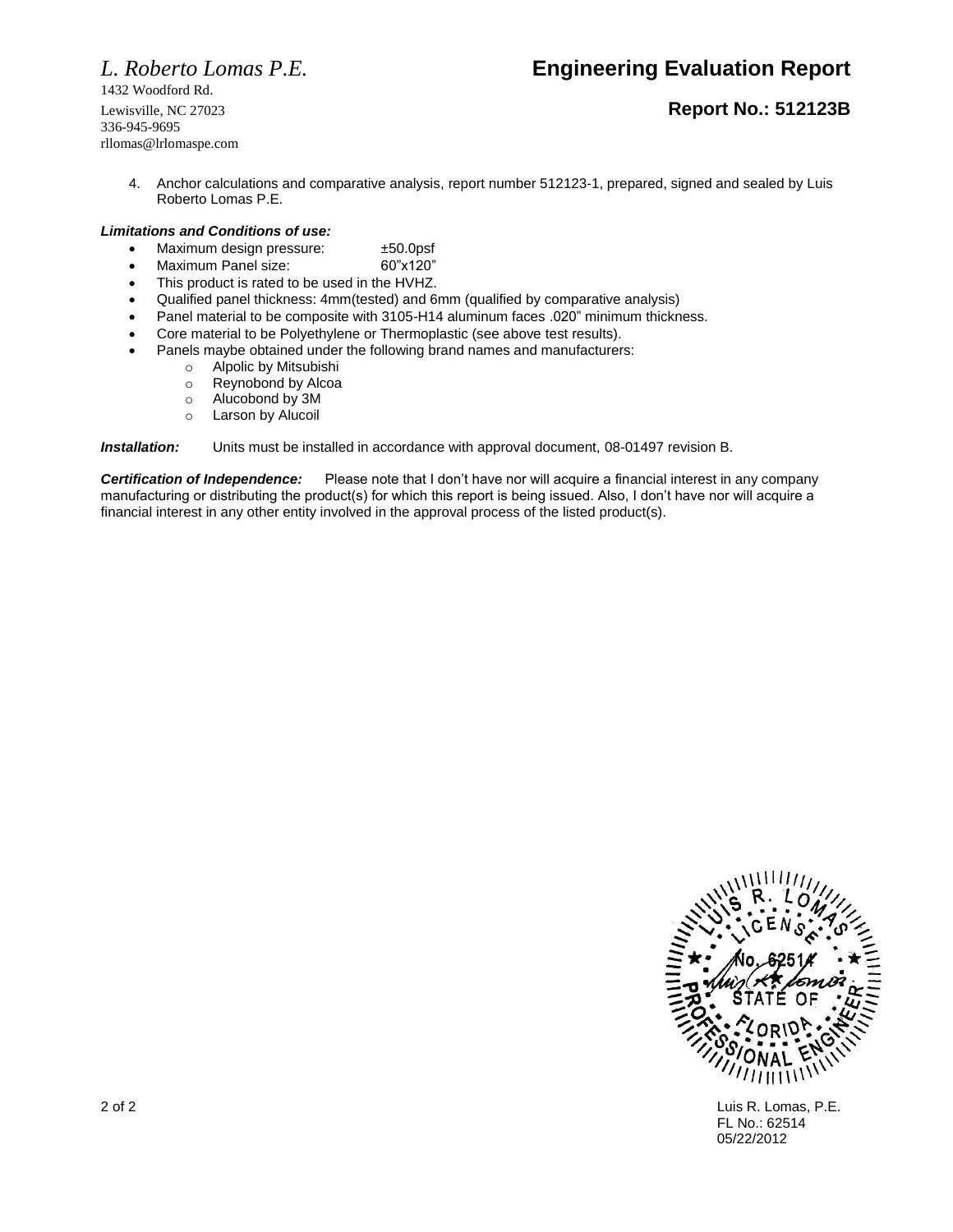**REV** ADDED  $A$ B REVISE

NOTES:

- 1. THE PRODUCT SHOWN HEREIN IS DESIGNED AND MANUFACTURED TO COMPLY WITH REQUIREMENTS OF THE FLORIDA BUILDING CODE INCLUDING THE HVHZ.
- 2. METAL FRAMING TO BE DESIGNED AND ANCHORED TO PROPERLY TRANSFER ALL LOADS TO STRUCTURE. FRAMING STRUCTURE IS THE RESPONSIBILITY OF THE ARCHITECT OR ENGINEER OF RECORD.
- 3. SHEATHING TO BE 1/2" THICK MINIMUM AND SECURED TO FRAMING TO PROPERLY TRANSFER ALL LOADS TO STRUCTURE. FRAMING STRUCTURE IS THE RESPONSIBILITY OF THE ARCHITECT OR ENGINEER OF RECORD.
- 4. PANEL THICKNESS TO BE 4MM OR 6MM.
- 5. PANEL MATERIAL TO BE COMPOSITE WITH A 3105-H14 ALUMINUM FACE .020" MINIMUM THICKNESS WITH POLYETHYLENE OR THERMOPLASTIC FIRE RETARDANT CORE.
- 6. MAXIMUM PANEL SIZE: 60" X 120"
- 7. PANELS MAY BE OBTAINED FROM THE FOLLOWING MANUFACTURERS AND UNDER THESE BRAND NAMES:

ALPOLIC BY MITSUBISHI REYNOBOND BY ALCOA ALUCOBOND BY 3M LARSON BY ALUCOIL

- 8. SHIM AS REQUIRED AT EACH INSTALLATION ANCHOR WITH LOAD BEARING SHIM. SHIM WHERE SPACE OF 1/16" OR GREATER OCCURS.
- 9. FOR ANCHORING INTO METAL STRUCTURE USE #12 SMS OR SELF DRILLING SCREWS WITH SUFFICIENT LENGTH TO ACHIEVE 3 THREADS MINIMUM BEYOND STRUCTURE INTERIOR WALL. LOCATE ANCHORS 3" MAX FROM EACH END AND 16" MAX O.C. THEREAFTER AS SHOWN IN ELEVATIONS AND INSTALLATION DETAILS.
- 10. FOR ANCHORING PANELS INTO EXTRUSIONS USE 1/8" 5052 ALUMINUM POP RIVETS. LOCATE RIVETS 3" MAX FROM EACH END AND 16" MAX O.C. THEREAFTER AS SHOWN IN ELEVATIONS AND INSTALLATION DETAILS.
- 11. ALL FASTENERS TO BE CORROSION RESISTANT.
- 12. INSTALLATION ANCHORS SHALL BE INSTALLED IN ACCORDANCE WITH ANCHOR MANUFACTURER'S INSTALLATION INSTRUCTIONS AND ANCHORS SHALL NOT BE USED IN SUBSTRATES WITH STRENGTHS LESS THAN THE MINIMUM STRENGTH SPECIFIED BELOW: A. METAL STRUCTURE: GALVANIZED STEEL 16GA FY: 50KSI MIN.

|                                            |                                     |           |      | JOHNSON STRE<br>CARTERSVILLE, |
|--------------------------------------------|-------------------------------------|-----------|------|-------------------------------|
|                                            | TABLE OF CONTENTS                   |           |      | ALTECH ACCU<br>COMPOSITE WALL |
| SHEET NO.                                  | <b>DESCRIPTION</b>                  |           |      | NOTE                          |
|                                            | NOTES.                              | DRAWN:    |      | DWG NO.                       |
| $\mathcal{D}$                              | <b>ELEVATION</b>                    | V.L.      |      |                               |
| $\overline{4}$<br>$\overline{\phantom{a}}$ | INSTALLATION DETAILS AND COMPONENTS | SCALE NTS | DATE | 03/09/12                      |
|                                            |                                     |           |      |                               |

┯

| <b>REVISIONS</b>      |          |          |
|-----------------------|----------|----------|
| <b>DESCRIPTION</b>    | DATE     | APPROVED |
| ) PANEL DETAIL        | 05/01/12 | R.L.     |
| ED NOTES AND MATERIAL | 05/21/12 | -R.L     |

| ALTECH PANEL SYSTEMS LLC<br>JOHNSON STREET, SUITE 118<br>CARTERSVILLE, GA 30120 |              |                 |  |
|---------------------------------------------------------------------------------|--------------|-----------------|--|
| ALTECH ACCU-TRAC DS<br>COMPOSITE WALL PANEL SYSTEM<br><b>NOTES</b>              |              |                 |  |
| DWG NO.                                                                         | $08 - 01497$ | <b>REV</b><br>R |  |
|                                                                                 | <b>SHEET</b> |                 |  |

SIGNED: 05/21/2012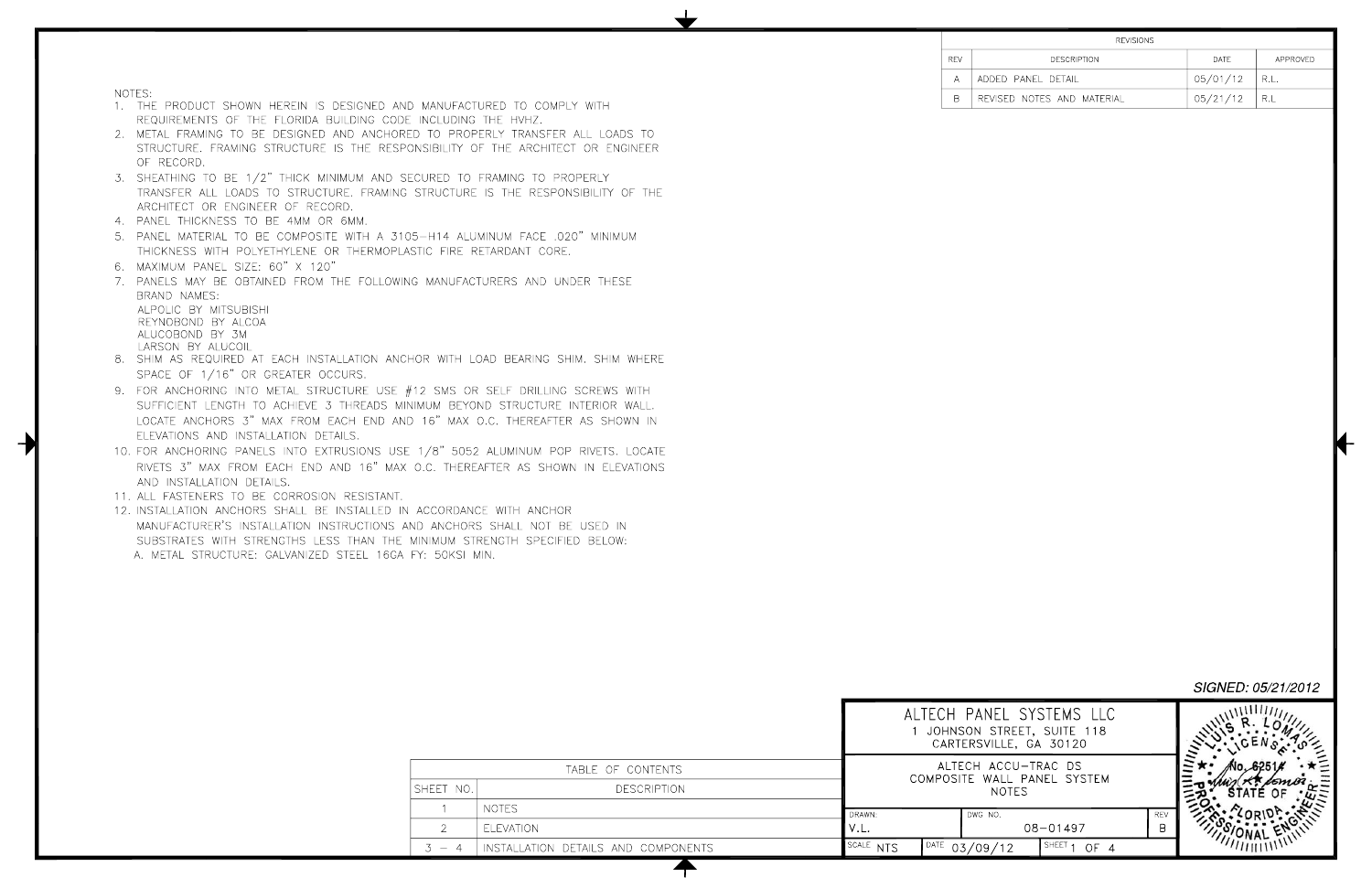

 $\biguparrow$ 

| <b>REVISIONS</b>      |          |          |
|-----------------------|----------|----------|
| <b>DESCRIPTION</b>    | DATE     | APPROVED |
| ) PANEL DETAIL        | 05/01/12 | R.L.     |
| ED NOTES AND MATERIAL | 05/21/12 | R.L      |

|                | SYSTEMS LLC<br>REET, SUITE 118<br>E, GA 30120 |          |  |
|----------------|-----------------------------------------------|----------|--|
| <b>ATION</b>   | CU-TRAC DS<br>L PANEL SYSTEM                  |          |  |
|                | $08 - 01497$                                  | REV<br>B |  |
| $\overline{2}$ | <b>SHEET</b><br>◠                             |          |  |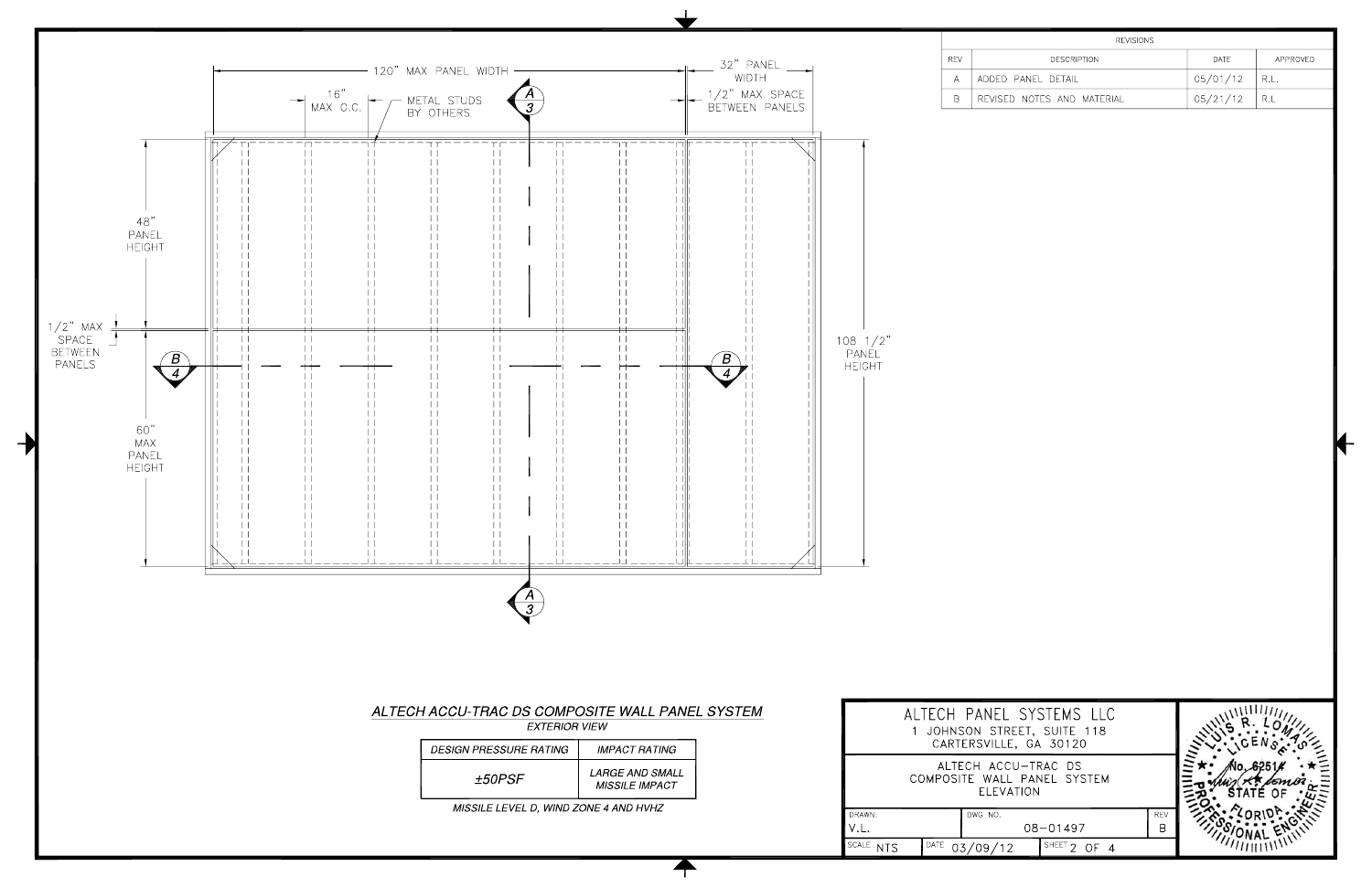